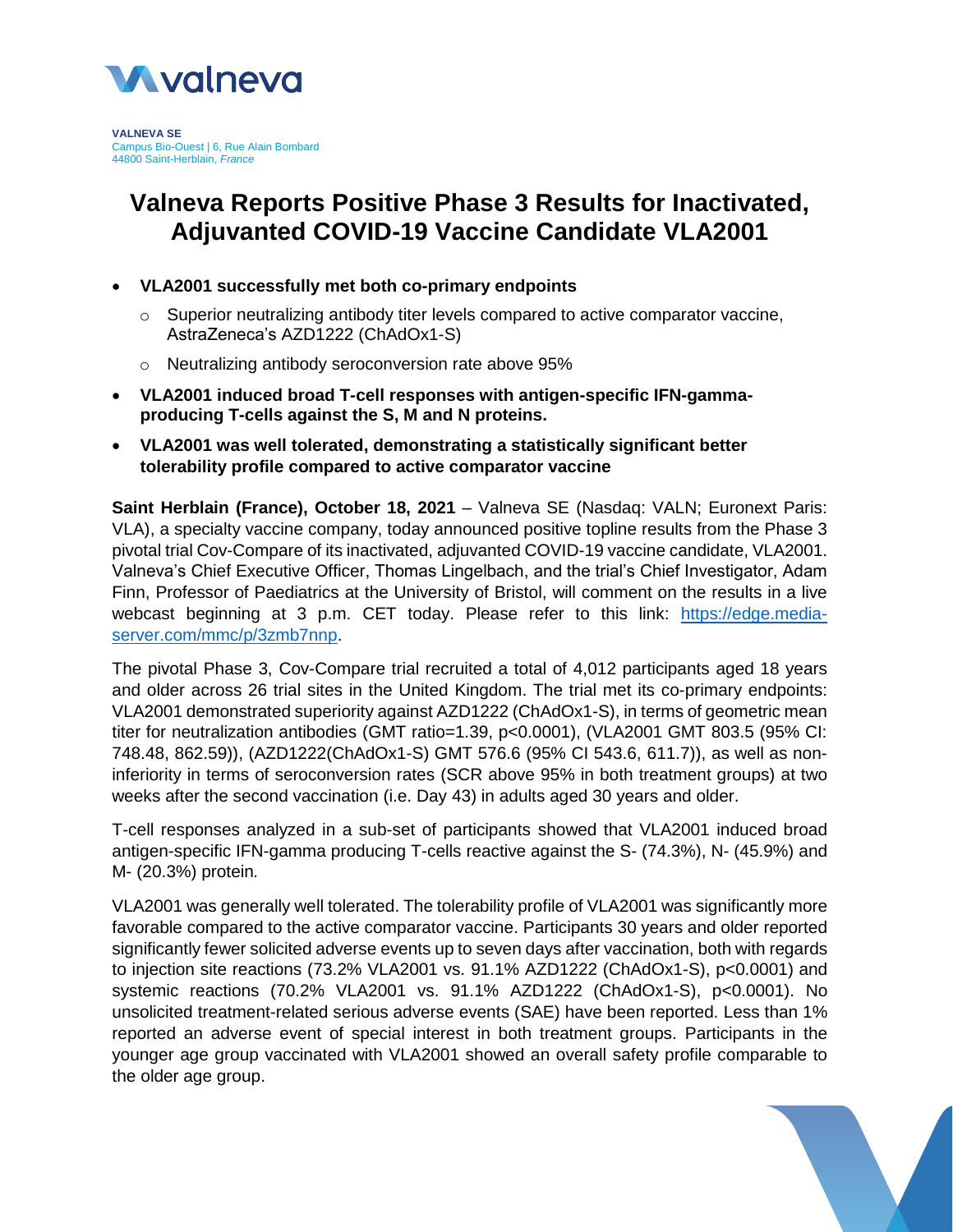

The occurrence of COVID-19 cases (exploratory endpoint) was similar between treatment groups. The complete absence of any severe COVID-19 cases may suggest that both vaccines used in the study prevented severe COVID-19 caused by the circulating variant(s) (predominantly Delta).

**Adam Finn, Professor of Paediatrics, University of Bristol, Trial Chief Investigator,** said: "The low levels of reactogenicity and high functional antibody responses alongside broad T-cell responses seen with this adjuvanted inactivated whole virus vaccine are both impressive and extremely encouraging. This is a much more traditional approach to vaccine manufacture than the vaccines so far deployed in the UK, Europe and North America and these results suggest this vaccine candidate is on track to play an important role in overcoming the pandemic."

**Thomas Lingelbach, Chief Executive Officer of Valneva,** said: "These results confirm the advantages often associated with inactivated whole virus vaccines. We are committed to bringing our differentiated vaccine candidate to licensure as quickly as possible and continue to believe that we will be able to make an important contribution to the global fight against the COVID-19 pandemic. We are keen to propose an alternative vaccine solution for people who have not yet been vaccinated."

**Juan Carlos Jaramillo, M.D., Chief Medical Officer of Valneva**, commented: "I would like to thank the trial investigators as well as all trial participants and collaborators, especially the National Institute for Health Research and the clinical teams within the NHS Research Centres as well as Public Health England. This outcome shows the value of the collaboration that we started in September 2020 and we could not have achieved this milestone without them. We'll continue to work very closely with the MHRA to complete our rolling submission for approval."

Valneva commenced rolling submission for initial approval with the UK's Medicines and Healthcare products Regulatory Agency (MHRA) and is preparing to commence rolling submission for conditional approval with the European Medicines Agency. A final assay validation required by the MHRA to verify the integrity of the VLA2001-301 data remains ongoing and is a prerequisite for final submission of the clinical study report.

As part of the product development strategy, Valneva has completed recruitment of 306 volunteers aged 56 years and older in New Zealand<sup>1</sup> into its VLA2001-304 trial and expects topline data in early 2022. Valneva has also announced the start of recruitment of adolescents as an expansion of the Cov-Compare trial<sup>2</sup>.

The Company is preparing for trials in children (5-12 years of age) and a Valneva sponsored booster trial to evaluate VLA2001's booster performance for people in need of a booster.

### **About Phase 3 Trial Cov-Compare (VLA2001-301)**

 $\overline{\phantom{a}}$ 

Cov-Compare (VLA2001-301) is a randomized, observer-blind, controlled, comparative immunogenicity trial in 4,012 adults and 660 adolescents. Co-Primary immunogenicity



*<sup>1</sup> [Valneva Completes Recruitment of Elderly Participants in Phase 3 Trial of its Inactivated COVID-19 Vaccine.](https://valneva.com/press-release/valneva-completes-recruitment-of-elderly-participants-in-phase-3-trial-of-its-inactivated-covid-19-vaccine/?lang=fr)*

*<sup>2</sup> [Valneva Continues Expansion of Clinical Trials of Its Inactivated COVID-19 Vaccine Candidate.](https://valneva.com/press-release/valneva-continues-expansion-of-clinical-trials-of-its-inactivated-covid-19-vaccine-candidate-vla2001/)*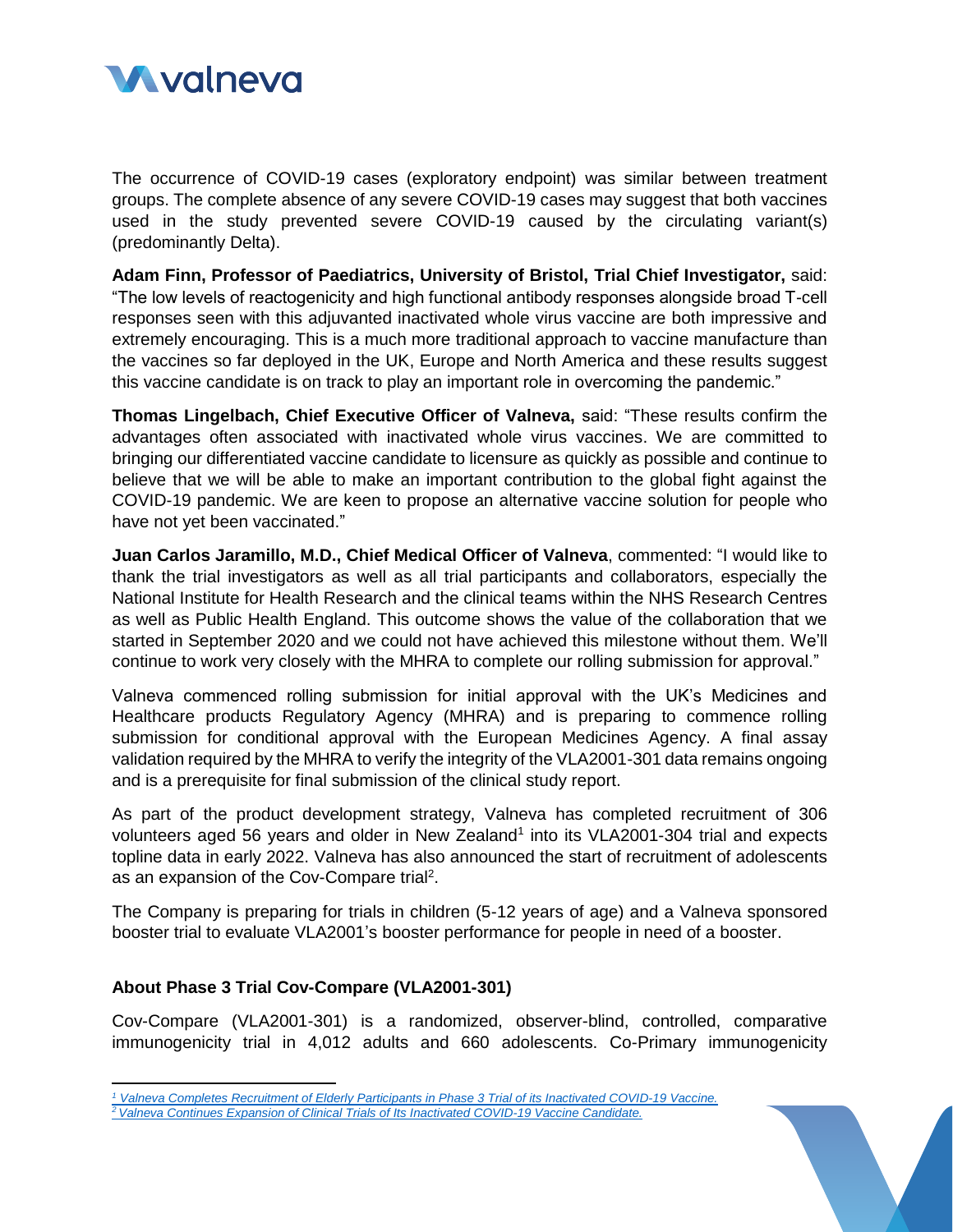

endpoints are superiority of GMT ratio of VLA2001 compared to AZD1222 (ChAdOx1-S) as well as non-inferiority of seroconversion rates of neutralizing antibodies administered in a two-dose immunization schedule four weeks apart, measured at two weeks after the second vaccination (i.e. Day 43) in adults aged 30 years and older. It also evaluates the safety and tolerability of VLA2001 at two weeks after the second vaccination in adults and adolescents aged 12 years and older. The trial is being conducted at 26 sites across the U.K. 2,972 participants 30 years of age and older were randomized in a 2:1 ratio to receive two intramuscular doses of either VLA2001 (n=1,977) or AZD1222 (ChAdOx1-S) (n=995) at the recommended dose level, 28 days apart, on Days 1 and 29. For immunogenicity analyses, samples from 990 participants (492 vaccinated with VLA2001, 498 vaccinated with AZD1222 (ChAdOx1-S)) who tested seronegative for SARS-CoV-2 at screening were analyzed. 1,040 participants that are under 30 years of age were recruited in a non-randomized treatment group and received VLA2001 28 days apart. Safety data on those participants 18-29 years of age are analyzed in parallel to the adults 30 years of age and above. Recently, the trial commenced enrolling the first adolescent participants.

## **About VLA2001**

VLA2001 is currently the only whole virus, inactivated, adjuvanted vaccine candidate against COVID-19 in clinical trials in Europe. It is intended for active immunization of at-risk populations to prevent carriage and symptomatic infection with COVID-19 during the ongoing pandemic and potentially later for routine vaccination including addressing new variants. VLA2001 may also be suited for boosting, as repeat booster vaccinations have been shown to work well with whole virus inactivated vaccines. VLA2001 is produced on Valneva's established Vero-cell platform, leveraging the manufacturing technology for Valneva's licensed Japanese encephalitis vaccine, IXIARO<sup>®</sup>. VLA2001 consists of inactivated whole virus particles of SARS-CoV-2 with high Sprotein density, in combination with two adjuvants, alum and CpG 1018. This adjuvant combination has consistently induced higher antibody levels in preclinical experiments than alum-only formulations and shown a shift of the immune response towards Th1. CpG 1018 adjuvant, supplied by Dynavax Technologies Corporation (Nasdaq: DVAX), is a component of the US FDA- and EMA-approved HEPLISAV-B ® vaccine. The manufacturing process for VLA2001, which has already been upscaled to final industrial scale, includes chemical inactivation to preserve the native structure of the S-protein. VLA2001 is expected to conform with standard cold chain requirements (2 degrees to 8 degrees Celsius).

### **About Valneva SE**

Valneva is a specialty vaccine company focused on the development and commercialization of prophylactic vaccines for infectious diseases with significant unmet medical need. The Company takes a highly specialized and targeted approach to vaccine development and then applies its deep understanding of vaccine science to develop prophylactic vaccines addressing these diseases. Valneva has leveraged its expertise and capabilities both to successfully commercialize two vaccines and to rapidly advance a broad range of vaccine candidates into